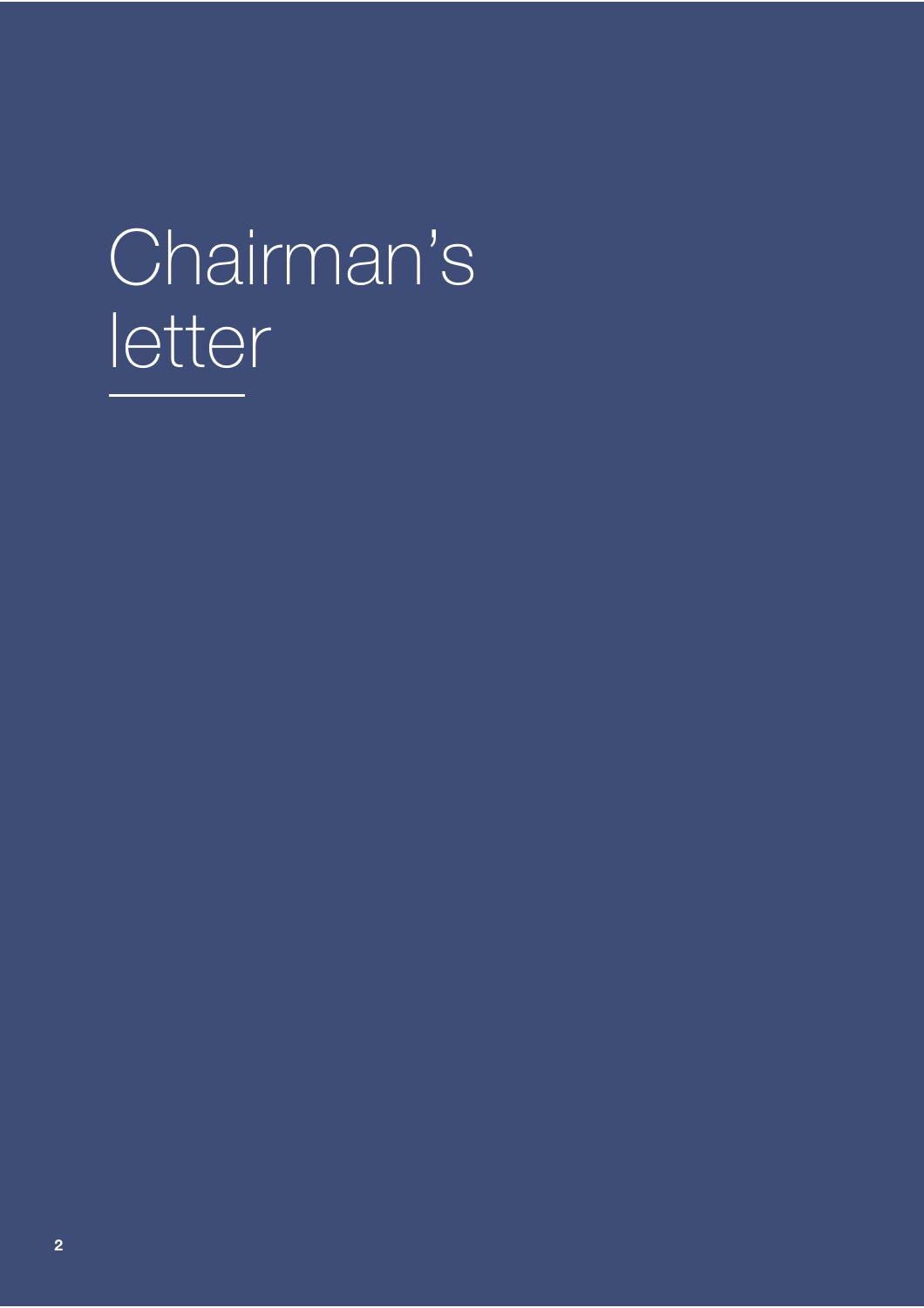#### Dear Stakeholder

It is a great pleasure and privilege for me to reflect on the 2018 financial year, and to provide you with insight into PSG Group Ltd ("PSG Group" or "the Company") and our thoughts on the future.

With the recent failures of corporate governance in South Africa and the attacks on one of our own brands still fresh in everyone's minds, we are acutely aware of the challenges facing South Africa and in particular corporate South Africa. The actions of a few have unfortunately led to many being painted with the same tainted brush, and the reputational damage to corporate South Africa will take some time to repair. As Warren Buffet has said: "It takes 20 years to build a reputation and five minutes to ruin it." Throughout all of this we chose to stand by our belief that, to be successful, we should focus on being experts in finding and pursuing opportunities, not experts in finding fault and pointing out negativity.

Since PSG Group's establishment in November 1995, our aim has been to create value – not only for our shareholders but for all the people of South Africa. We believe in conducting sustainable businesses that make a positive contribution to society. Our investments continue to provide solutions to some of the greatest challenges faced by our country, such as quality education, sustainable energy and low-cost banking. Such solutions improve people's lives, reduce the burden on government, and benefit the country as a whole.

## WHO WE ARE

PSG Group is an investment holding company consisting of underlying investments that operate across a diverse range of industries including banking, education, financial services and food and related business, as well as earlystage investments in selected growth sectors. Our market capitalisation (net of treasury shares) is approximately R47bn, while we have influence over companies with a combined market capitalisation of approximately R170bn.

There are seven main business units on which we report, namely:

- Capitec Bank Holdings Ltd ("Capitec") (retail banking);
- Curro Holdings Ltd ("Curro") (private basic education);
- PSG Konsult Ltd ("PSG Konsult") (wealth management, asset management and insurance);
- Zeder Investments Ltd ("Zeder") (investments in food and related business);
- PSG Alpha Investments (Pty) Ltd ("PSG Alpha") (early-stage investments in selected growth sectors);
- Dipeo Capital (RF) (Pty) Ltd ("Dipeo") (BEE investment holding company); and
- PSG Corporate (investment management and treasury services), including PSG Capital (corporate finance).

## OUR OBJECTIVE

Our long-term economic goal remains to continuously create wealth for our shareholders through a combination of share price appreciation and the payment of dividends. To achieve this, we have invested in a well-diversified portfolio of businesses with high-growth potential that consistently yield above-market returns, while contributing positively to society.

#### OUR INVESTMENT PHILOSOPHY

The investment universe is complex with a myriad of variables. Astute investors base their decisions on sound fundamentals and proven investment principles. PSG Group aims to be a disciplined investor, remaining committed to its core philosophy of simple, good and ethical business.

- We invest in:
	- Enterprises with uncomplicated business models, operating in large markets;
	- Industries that exhibit either a fragmented market dynamic or one with large inefficient incumbents; and
	- Honest, focused, talented, hard-working and passionate management that we believe are the best in their respective fields.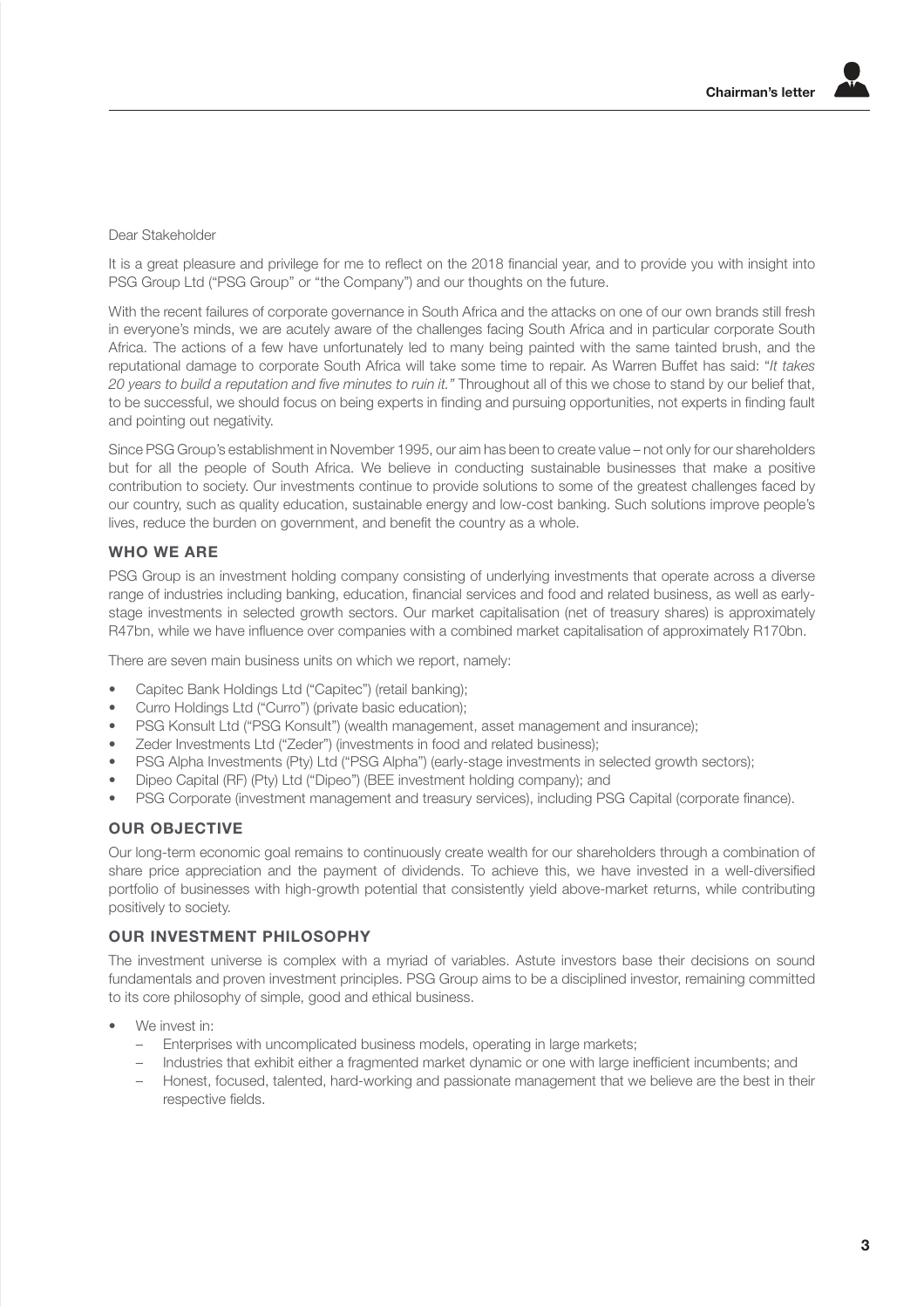- We are long-term investors with no predetermined exit strategy.
- Sound corporate governance is non-negotiable we believe in accurate, transparent and succinct information.
- A key tenet of success is trust without trust, companies lose clients and leaders lose their teams. We advocate trust through our philosophy of ultimate empowerment. We employ smart, competent individuals, and empower them through trust.
- We believe in co-investing with management. Management as co-owners are generally more focused and dedicated to growing their businesses. This also applies to PSG Group – the board of directors owns 25,2% of the Company.
- We provide our high-growth investments with the necessary capital to enable management to focus relentlessly on growing their business rather than on meeting debt funding requirements. As such businesses mature, they will be able to leverage their balance sheets when needed.

# OUR STRATEGY

PSG Group has always excelled at early-stage investing by building businesses alongside entrepreneurs from the development stage. Both Capitec and PSG Konsult were started from within PSG Group's offices, and the investment in Curro was made when they only had three schools:

- We acquire large influential stakes in businesses we believe in and offer investees our strategic input, helping them to establish and drive ambitious plans.
- We provide access to capital that helps expedite future growth, both organically and through acquisitions.
- We participate actively at board level, and often also at an executive committee ("Exco") level.
- We either serve on or attend audit and risk committee meetings as a measure of ensuring good corporate governance.

PSG Group historically employed various strategies in response to ever-changing circumstances:

- PSG Group grew substantially during its early years from 1995 to 1998, essentially striving to build a financial services business.
- Following the Asian crisis in 1999, and the South African A2-banking crisis and dot-com bubble of the early 2000s, PSG Group employed a strategy called Project Unlock Value whereby surplus capital was used to repurchase approximately 38m PSG Group shares representing a then 27% interest, and to pay special dividends.
- By 2004, we had suitably positioned PSG Group and embarked on Project Growth. This strategy comprised various arbitrage investments, e.g. acquiring and subsequently disposing of 15% of the JSE Rights in issue (effectively representing a 15% interest in what is today the JSE Ltd ("JSE")), and the establishment of Zeder and PSG Alpha.
- Since the global financial crisis in 2008/9, we have operated in accordance with Project Internal Focus, a strategy whereby our focus has been primarily directed at the optimisation, refinement and growth of PSG Group's existing investment portfolio.
- While Project Internal Focus remains effective, we are continuously focused on identifying and investing in new growth sectors.

Looking back, all these strategies have ultimately been focused on the continued creation of wealth for shareholders. How has this paid off?

Albert Einstein said: "Compound interest is the eighth wonder of the world." PSG Group has historically achieved superior returns, with a total return index ("TRI") of 46% since establishment. The TRI is the compound annual growth rate ("CAGR") of an investment and is calculated by taking cognisance of share price appreciation, dividends and other distributions. Given our current size, it will be difficult to achieve similar returns in future. However, rest assured we have ambitious growth plans to help provide our shareholders with satisfactory returns going forward.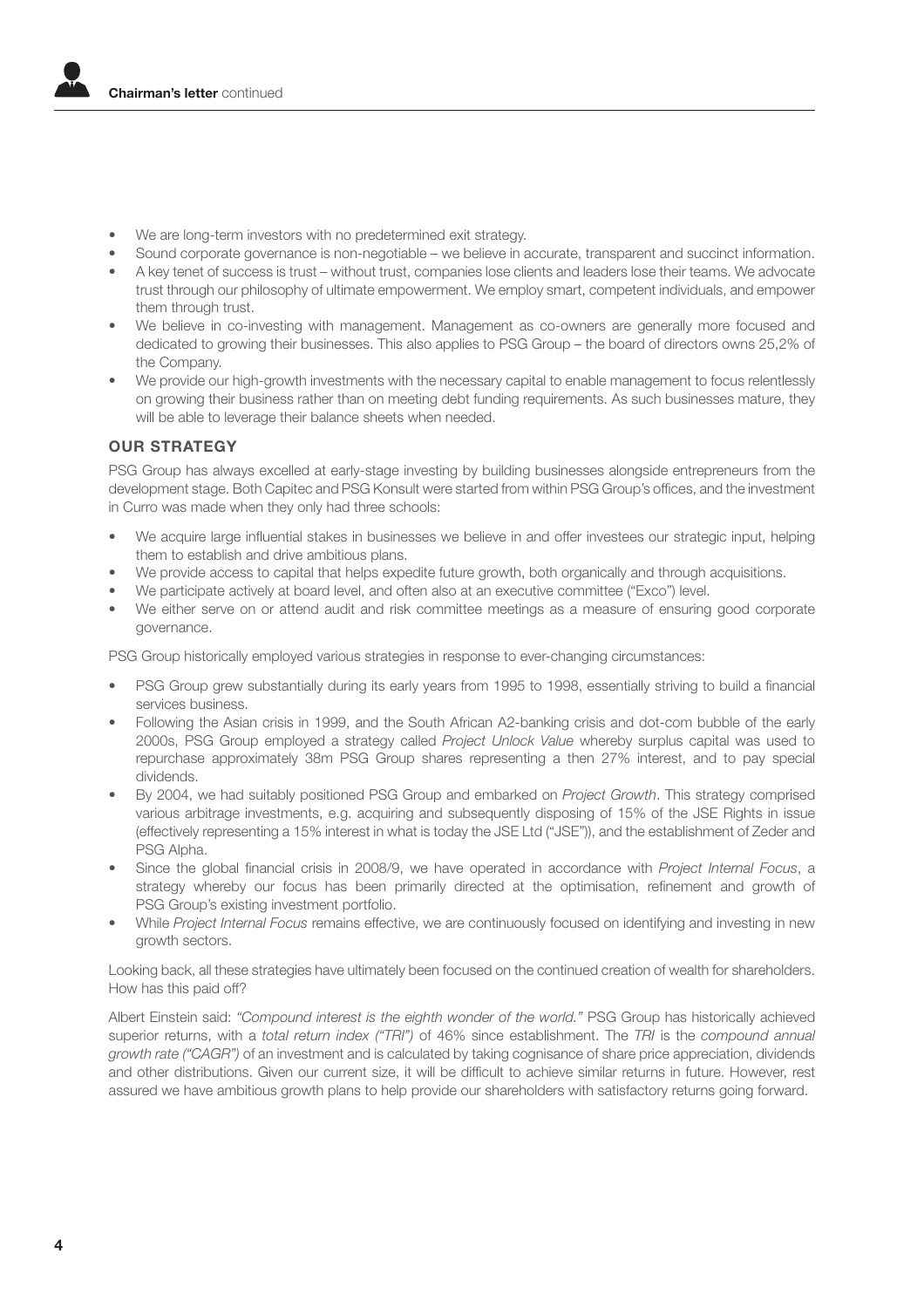Our core investments are all among the best in their respective industries with quality management, strong corporate governance and attractive growth prospects. Given among other their relatively low market shares, I am confident that these investments should provide us with strong "base" growth going forward, even in a low GDP growth environment. We are confident of expanding our market share:

- Capitec currently has a 2,4% share of the total South African consumer credit book, while its recently launched credit card offering has approximately a 1% market share.
- PSG Konsult has less than 5% of the wealth management, less than 2% of the asset management, and less than 3% of the short-term insurance markets.
- The Curro opportunity remains significant. Despite being the leading provider of private school education in South Africa with an 8,1% market share, Curro has a mere 0,4% share of the total school-going learner market.

In addition, the PSG Group Exco and our management team will continue to help build smaller investments in the PSG Alpha and Zeder portfolios into sizeable businesses, thereby adding further growth to the "base". Shareholders should, however, bear in mind that it is often a slow and steady climb that yields the greatest returns – PSG Konsult and Curro took 17 years each before making its first R100m annual profit.

## EVALUATING OUR PERFORMANCE

We believe that performance should be measured in terms of the return that an investor receives over time, with a focus on per share wealth creation.

When evaluating PSG Group's performance over the long term, one should focus on the TRI as a measurement tool. This is a sound measure of wealth creation and a reliable means of benchmarking different companies.

PSG Group's TRI as at 28 February 2018 was 46% over the approximately 22-year period since establishment. Had you purchased R100 000 worth of PSG Group shares in November 1995 and reinvested all your dividends, your investment would be worth around R460m today. The same investment in the JSE All Share Index ("JSE ALSI") over this period would only be worth R2m. We are proud of the wealth we have created for our shareholders.

The graph below illustrates that all our core investments have also outperformed the JSE ALSI over their respective measurement periods:



PSG Group companies' TRI vs JSE ALSI TRI \*

Measured since the respective dates set out above until 28 February 2018.

Capitec unbundling in November 2003 treated as a dividend.

\*\*\* Stadio unbundling in October 2017 treated as if the investor retained the share.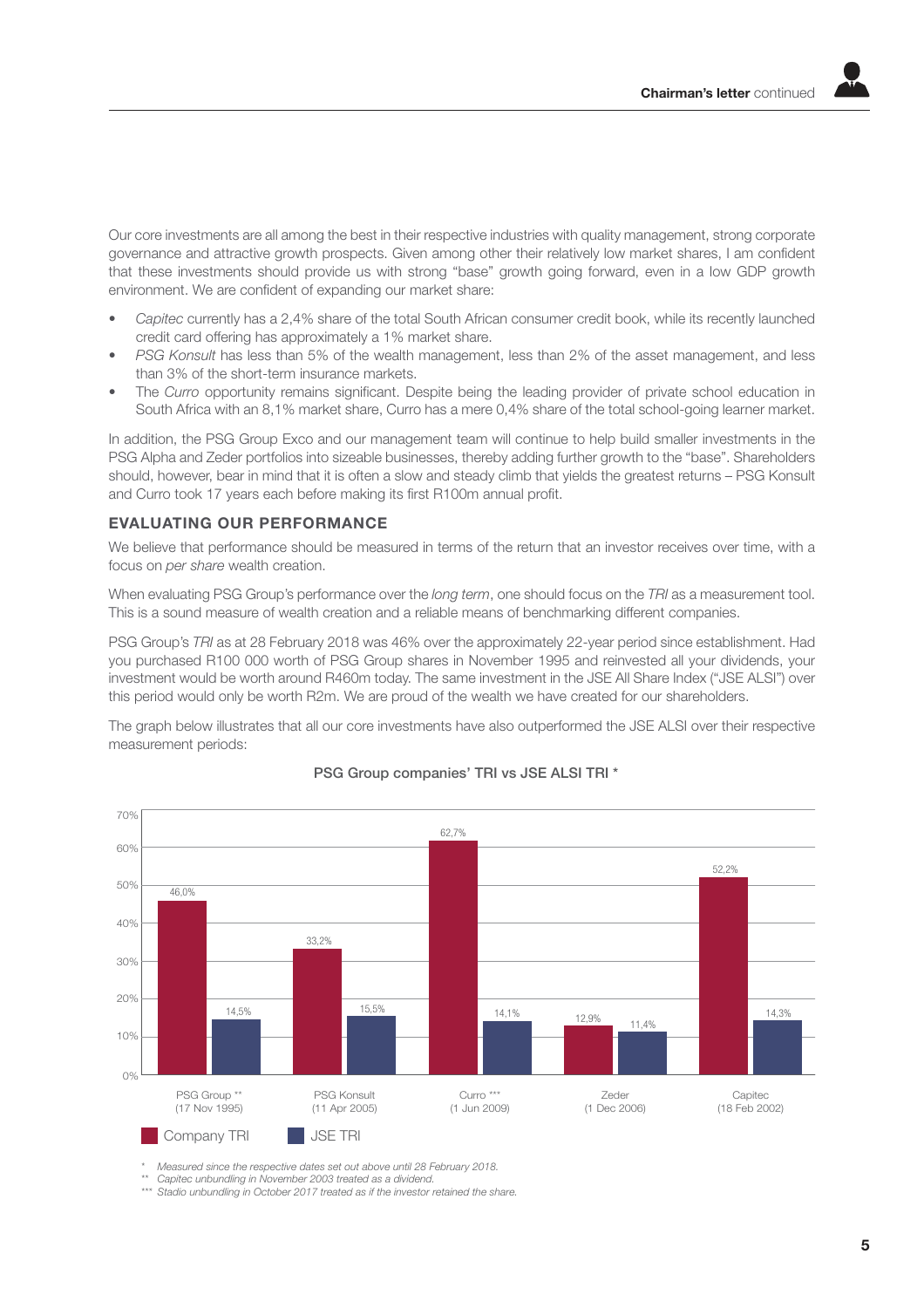Following the Steinhoff debacle late last year, the majority of its 25,5% interest in PSG Group was placed by means of an accelerated book build. The PSG Group shares on offer were 3,9 times oversubscribed, being a good indication of investor appetite for PSG Group exposure. Steinhoff no longer holds any PSG Group shares. As a result, PSG Group's overall foreign ownership increased to 18%, with its share trading liquidity for the year ended February 2018 being 68%. Given the increase in PSG Group's foreign shareholding, it is appropriate to benchmark the TRI of PSG Group and its core investments (expressed in US dollar terms) against the MSCI Emerging Markets Index ("MSCI EM Index") over one, three and five years, respectively.



PSG Group TRI vs MSCI EM Index TRI \*

It is evident from the graph above that the group also performed well in US dollar terms, with most of our companies outperforming the MSCI EM Index over the medium to long term. The approximate 10% appreciation of the rand against the US dollar during the past year should be considered when evaluating our companies' performance in US dollar terms over one year.

# WHERE WE FIND OURSELVES

For the most part, South Africa's macroeconomic fundamentals have not changed significantly in the past year. Although the recent political changes have lifted overall investor confidence, the uncertainty surrounding the expropriation of land without compensation has dampened optimism somewhat. Over the near term, until the various structural issues have been addressed, the outlook for South Africa remains one of low GDP growth and high unemployment. Furthermore, the corporate governance failing at Steinhoff has resulted in large swathes of corporate South Africa being treated with suspicion. Add in the recent attacks on Capitec and it is understandable why investors are nervous.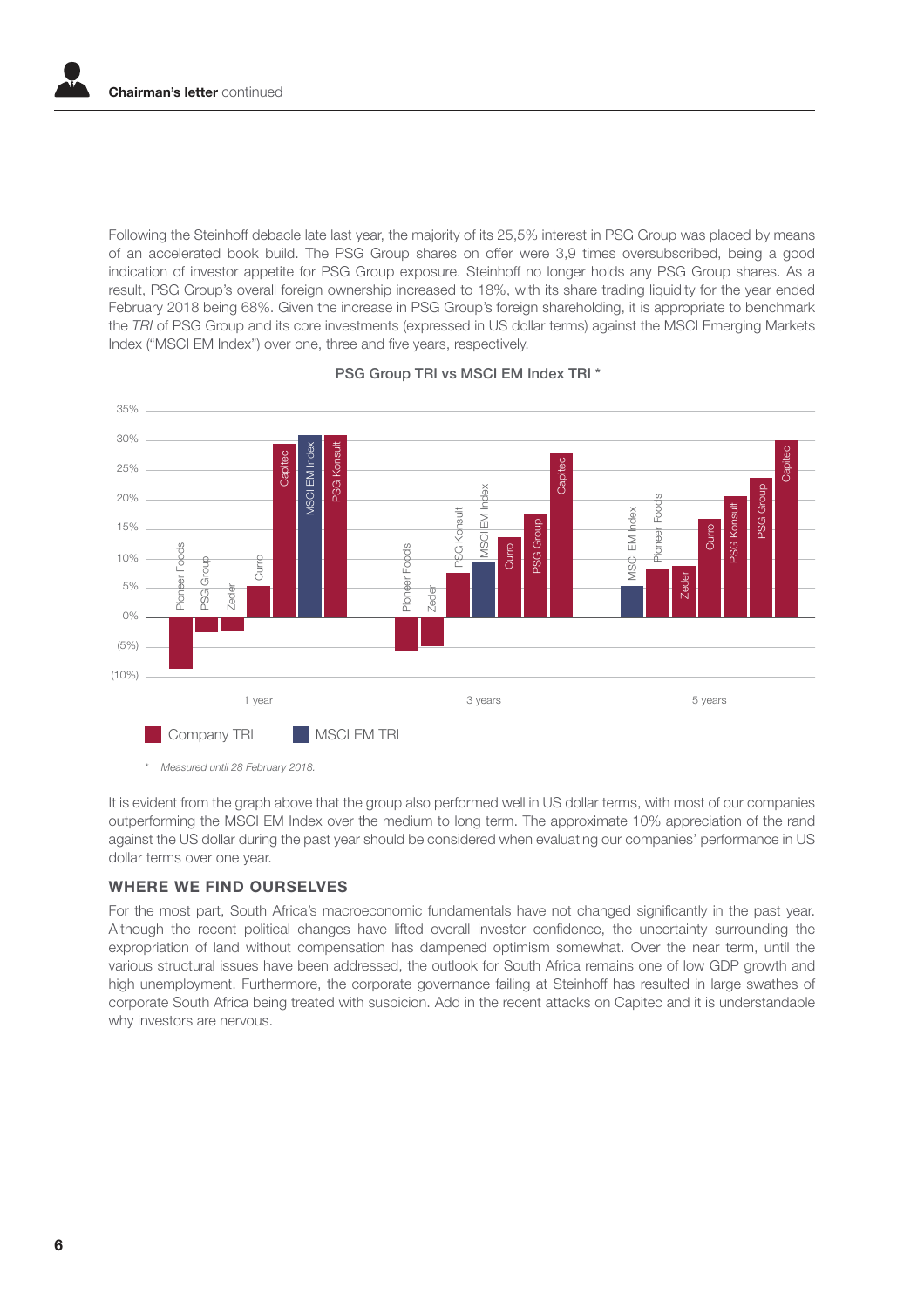

This is not to say that there have not been any positives. The political shift and the renewed focus on fiscal consolidation has provided Moody's with enough comfort to maintain South Africa's sovereign debt rating at investment grade, the only rating agency to do so. The immediate changes at state-owned enterprises ("SOEs"), foreign investor interaction and "state capture" crackdown have also instilled a sense of optimism among business leaders and consumers alike.

No one knows how long the current weak economic circumstances will prevail or how long the political changes will take to become effective. During tough conditions, it is easy to be consumed by the negatives. Unfortunately, this type of mindset can lead to one missing the boat by waiting for improvement before acting. Another great Einstein quote comes to mind: "In the middle of difficulty lies opportunity." – I firmly agree and consider South Africa to present many opportunities!

PSG Group has been built on positivity and relentless focus on opportunities, irrespective of the economic or political conditions. As turbulent as the past year has been, the group completed two sizeable transactions:

- October 2017 saw the unbundling of Stadio from Curro. Stadio started out as a division within Curro focusing on private higher education. However, the differences in business models and the desire to keep management focused on their respective businesses, led to the decision to list Stadio separately.
- The group made its single largest initial investment to date by acquiring a 50% interest in Evergreen, a company that owns and operates retirement lifestyle villages, for R675m at the end of 2017. Catering for a growing and ageing population of retirees, with a unique business model, this business presents a compelling investment opportunity.

# CAPITEC IS OUR LARGEST INVESTMENT

We often get asked whether we are concerned that Capitec forms such a large part of our investment portfolio. The answer is a resounding "no"!

Capitec remains PSG Group's largest investment comprising 51% of the sum-of-the-parts ("SOTP") value's total assets as at 28 February 2018. While this is significant exposure to a single company, we remain confident that Capitec will continue to grow and deliver impressive results. One of the advantages of being an investment holding company is that we are not bound by prudential limits and can therefore have unlimited exposure to a single company, unlike the asset management industry. This has produced significant returns for us as we have been able to hold on to our winners, such as Capitec.

# OUR THOUGHTS ON INTERNATIONAL EXPANSION

I did communicate our views on international expansion in last year's *chairman's letter*; however, it remains a heavily debated subject given the current economic, political and corporate climate in South Africa, and I therefore again share our thoughts on the matter.

PSG Group has significant competitive advantages here in South Africa:

- We are born and bred South Africans and understand the fundamentals of the country from a political, economic and cultural perspective;
- We have well-established professional relationships with key role players, including financial institutions, regulators, and the like;
- PSG Group is a large player in a South African context, but relatively small in international terms; and
- PSG Group has a good reputation in South Africa and is well respected.

In addition, the PSG Group executive team may not necessarily have in-depth knowledge of all sectors, but fundamentally understands banking, education, financial services, and the like. Therefore, as generalists, it is imperative that we operate in an environment that we understand and are familiar with.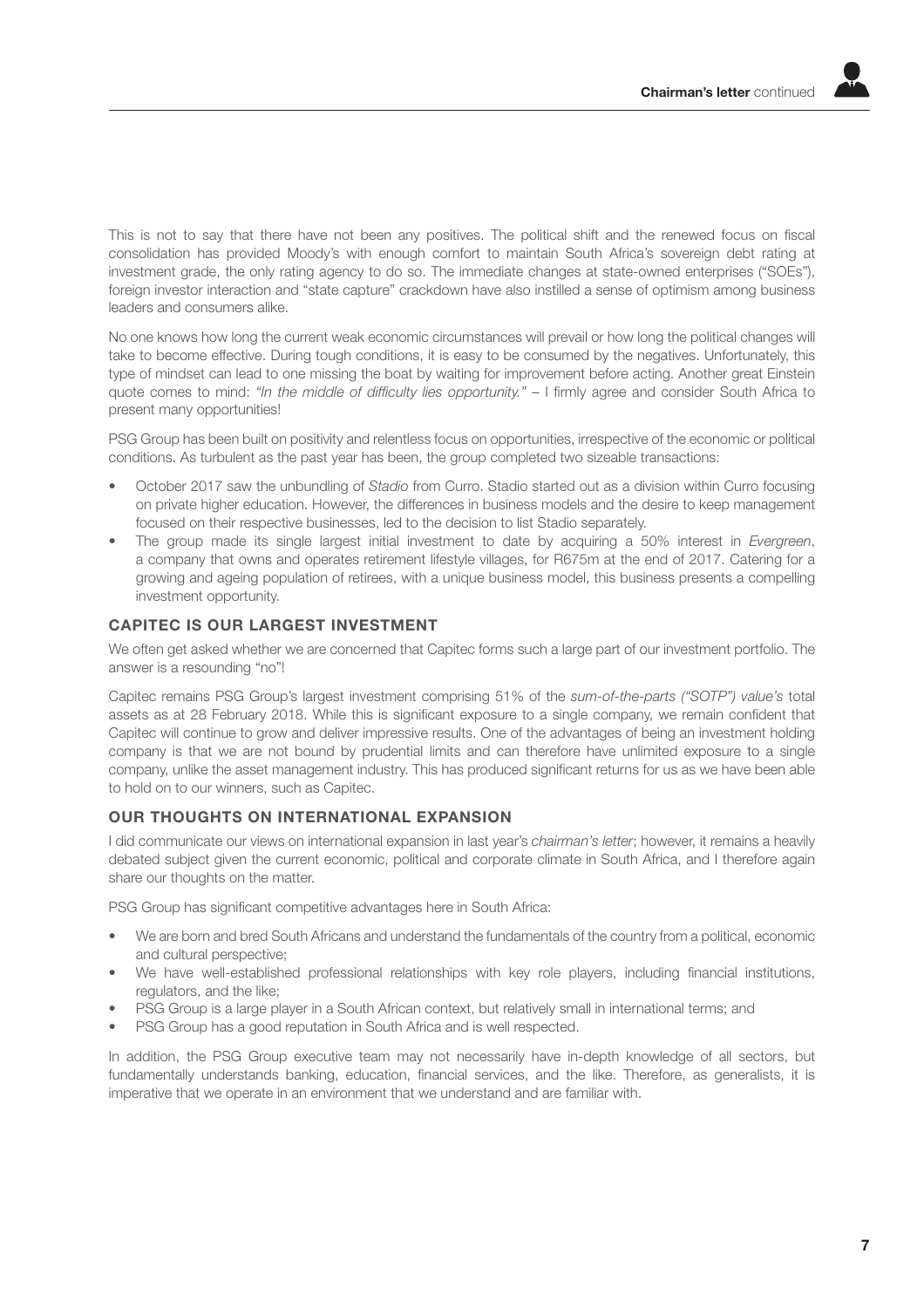There are always exceptions. Many investment companies have, however, expressed how difficult they find investments abroad – not being country/sector experts, and not having reliable contacts in those countries. They are also not able to effectively assist management in those countries should the need arise since they are simply too far removed from the action.

That said, we do encourage our underlying companies who are specialists in their respective industries to continue investigating sensible overseas expansion opportunities that will enhance their business. They are able to mitigate sector-specific risk by integrating such acquired overseas businesses into their existing operations.

According to the international asset management community, at least part of our higher market rating can be explained by the "pure" South African focus of our investments. They do not approve of "ignorant" diversification strategies. A deal should always be value enhancing rather than to simply earn hard currency, which often results in diverting management's focus. Asset managers rightly argue they can do the diversification themselves at a fund level, if so desired.

# OUR CONTRIBUTION TO SOCIETY

PSG Group subscribes to the notion that a great company can never be a burden on society. We contribute to the development and upliftment of South Africans by creating jobs and contributing financially by way of paying our taxes, donations and sponsorships. The group's contribution to society through the payment of salaries, taxes and dividends amounted to approximately R17bn during the past financial year.

We also embrace the opportunity and privilege to contribute beyond this as a company. The corporate social investment ("CSI") section of this annual report deals with the group's various CSI initiatives. It is by no means a comprehensive list but illustrates our dedication to making South Africa a better place.

BEE remains integral to the continued success of our country. To date, we have created significant value of approximately R20bn for thousands of broad-based BEE shareholders through various BEE transactions undertaken by us (e.g. Arch Equity, Thembeka Capital and Dipeo) and our underlying companies (e.g. Pioneer Foods and Capitec).

The success of these BEE transactions can be ascribed to one thing only – the phenomenal success of our underlying investee companies.

# BOARD OF DIRECTORS AND PSG GROUP EXCO

The PSG Group board comprises three executive and seven non-executive directors. I have served as non-executive chairman since 2010. As you may well know from my recent public letter, I have been diagnosed with an early form of dementia. The implication of this is that my short-term memory does not always function as it should, the result being that I sometimes forget people's names, repeat myself, or may appear somewhat disorientated. This does not happen every day, but I cannot ignore it.

After consultation with my senior colleagues, we feel that I still have a contribution to make as PSG Group's nonexecutive chairman, given that PSG Group's executive management team is very strong with the necessary depth, experience and knowledge. Furthermore, our board always acts with the best interest of all stakeholders at heart.

PSG Group's day-to-day operations are managed by the senior executives, namely Piet Mouton (41) (CEO), Wynand Greeff (48) (CFO) and Johan Holtzhausen (47) (CEO: PSG Capital). They have respectively worked in the group for 14, 16 and 20 years, and have built the Company with us. They fundamentally understand the business and the direction it requires to ensure PSG Group keeps delivering on its objective of shareholder wealth creation.